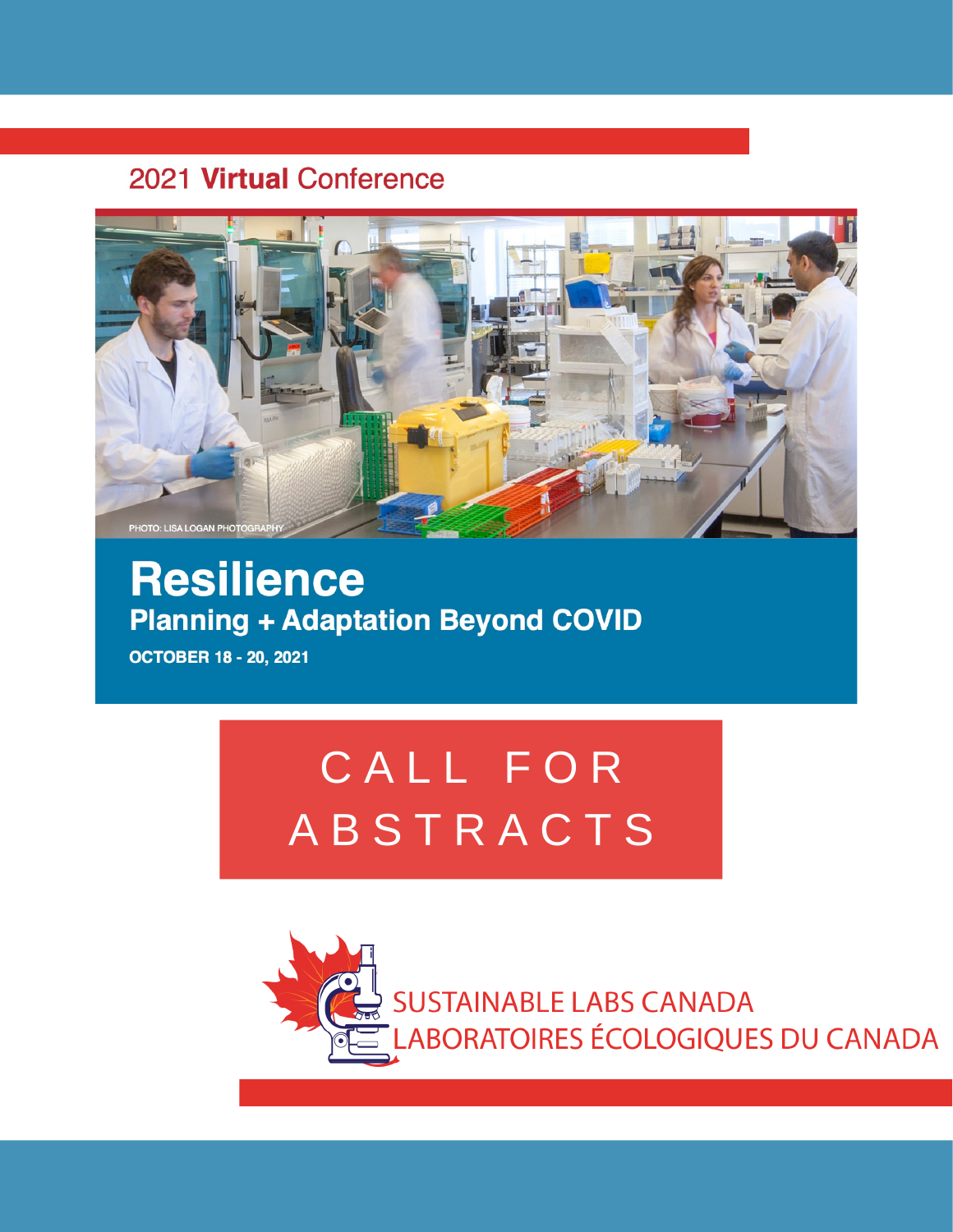### 2 0 2 1 S L C A N C O N F E R E N C E CALL FOR ABSTRACTS

#### **SUBMISSION DEADLINE**

August 5, 2021

## **Resilience Planning + Adaptation Beyond COVID**

Submit abstracts on your involvement, your expertise and the current and future challenges you anticipate with respect to the development and management of laboratories within the following Streams:

- Design & Engineering For the People and of the People Case Studies and Sharing Applications
- Operations and Facilities Management Better Research Environments
- Products, Technology and Energy Management

| EMAIL:<br>NAME:<br>TELEPHONE:<br>TITLE: | <b>LEAD CONTACT INFORMATION:</b> |  |  |  |  |
|-----------------------------------------|----------------------------------|--|--|--|--|
|                                         |                                  |  |  |  |  |
|                                         |                                  |  |  |  |  |
| ORGANIZATION:                           |                                  |  |  |  |  |

## **CATEGORIES (***CHECK ALL THAT APPLY)*

### **DESIGN & ENGINEERING**

- Laboratories and indoor air quality post pandemic
- $\bigcap$  Recruitment and retention How work from home has affected effective laboratory design
- □The built environment and resilience of materials
- Lessons learned in lab design from the pandemic
- Energy modeling considerations in a post-pandemic world
- Design challenges associated with pathogen spread in the lab environment
- $\Box$  Designing laboratories that will last. What is a resilient lab of the future?

#### **OPERATIONS AND FACILITIES MANAGEMENT**

| □ Design & operations - How they play a role in a building's climate, energy and health resilience |
|----------------------------------------------------------------------------------------------------|
| $\Box$ Net zero solutions and carbon neutrality and how these affect resilience of labs            |
| $\Box$ Climate and resiliency - how will we adapt                                                  |

### **PRODUCTS, TECHNOLOGY & ENERGY MANAGEMENT**

Measuring, Certifying and Monitoring features of the built environment

To "Serve and Protect" – Systems and features that have been found to support increased IAQ in laboratories

- $\Box$  Innovative systems that support resilience
- □ Commissioning strategies that can affect resilience in a lab's life cycle
- Smart Building Technologies supporting resilience
- $\Box$  Products that define resilience
- $\Box$  Performance Improvements in the post-pandemic environment

## **ABSTRACT SUBMISSION DEADLINE: AUGUST 5, 2021**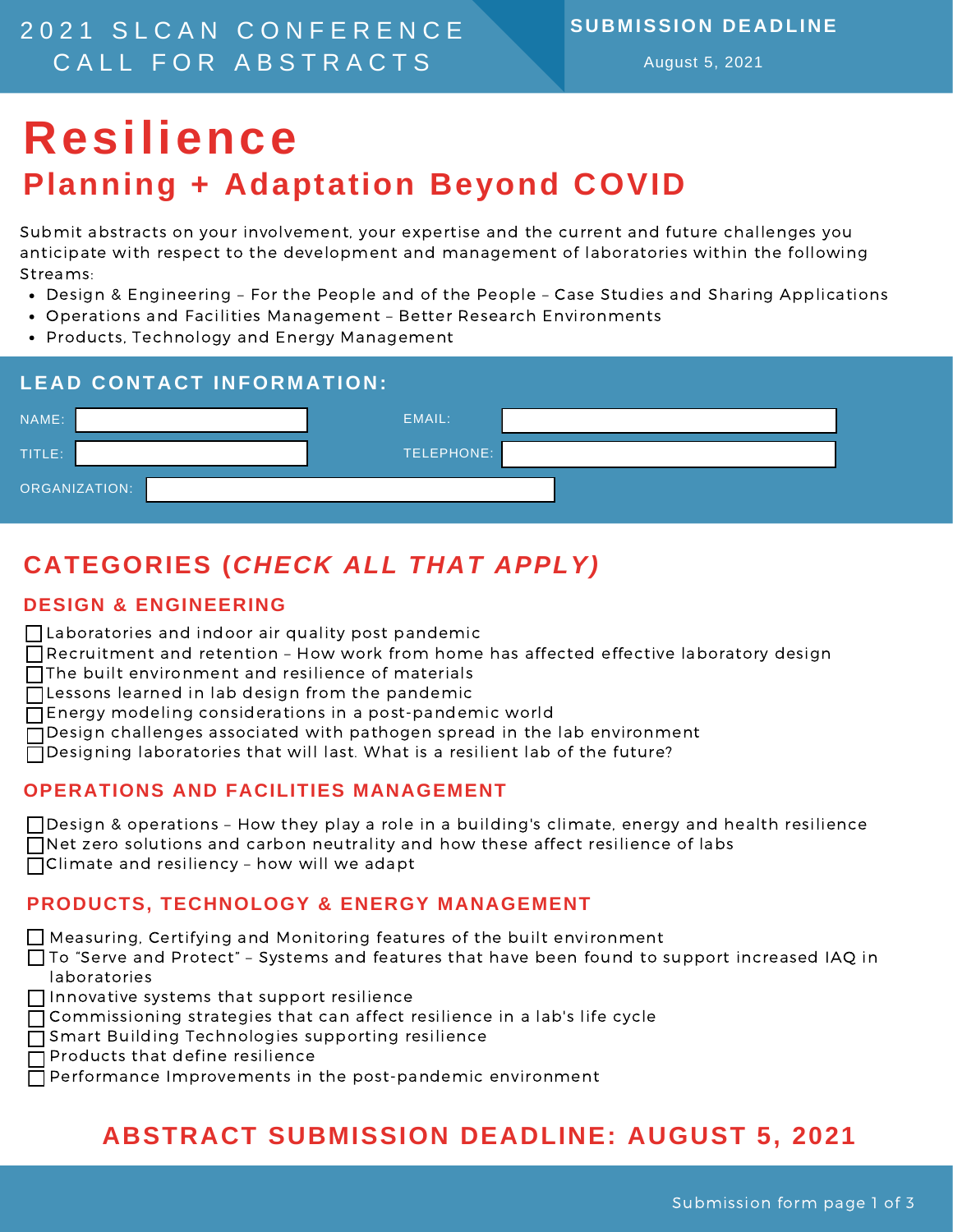### 2 0 2 1 S L C A N C O N F E R E N C E CALL FOR ABSTRACTS

### **SUBMISSION DEADLINE**

August 5, 2021

## **Resilience Planning + Adaptation Beyond COVID**

*Please note that all sections in this form must be completed for the abstract submission to be considered.*

### **ABSTRACT TITLE**

## Name **AUTHOR LIST** Affiliation Name **SPEAKER LIST** Title Organization Email

#### **SPEAKER BIOGRAPHIES**

\*100 words maximum per bio in paragraph form

### **ABSTRACT SUBMISSION DEADLINE: AUGUST 5, 2021**